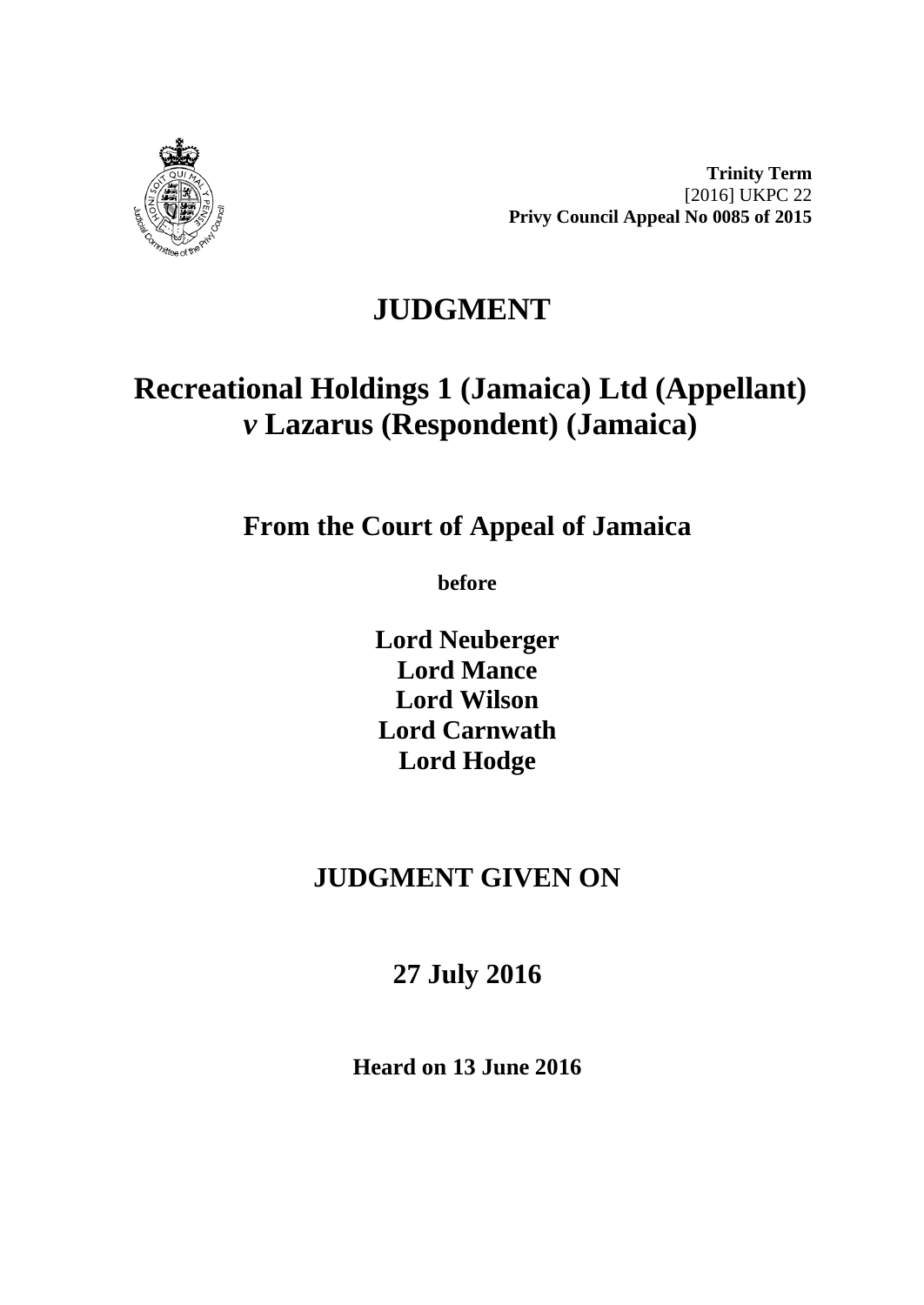*Appellant Respondent* Peter Knox QC Allan S Wood QC<br>Dr Lloyd Barnett Miguel D A William Weiden Daley (Instructed by Simons Muirhead and Burton )

Miguel D A Williams

(Instructed by M A Law (Solicitors) LLP )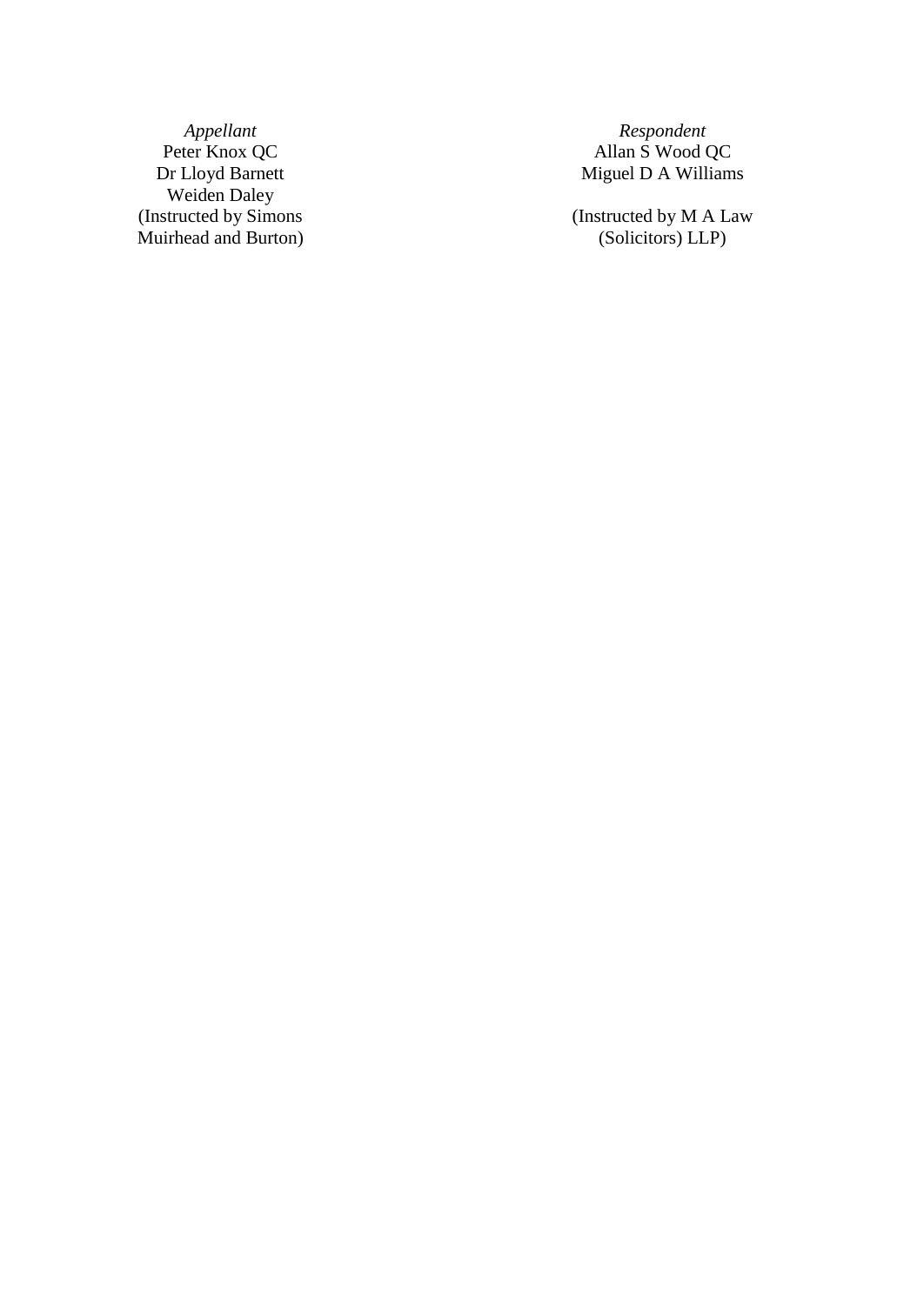### **THE OPINION OF THE BOARD WAS DRAFTED BY LORD WILSON:**

1. A is the registered proprietor of land in Jamaica. Without A's permission, B takes possession of the land and remains in open and undisturbed possession of it for more than 12 years. Thereafter A sells (or purports to sell) the land to C. C provides valuable consideration and has no notice of B's possession of the land. Who owns the land … B or C?

2. Recreational Holdings 1 (Jamaica) Ltd ("the company") appeals against the order of the Court of Appeal of Jamaica dated 30 September 2014. By a judgment delivered by Morrison JA, with which Panton P and Phillips JA agreed, the court, save in one irrelevant respect, dismissed the company's appeal against an order of Kirk Anderson J ("the judge") dated 19 September 2012. By his order, the judge, by way of summary judgment, held that ownership of certain land which was in dispute between the company and Mr Carl Lazarus, the respondent to the present appeal, was vested in Mr Lazarus.

3. The disputed land is an area of nine acres in the parish of St Thomas, adjacent to the Yallahs River. It forms part of a parcel of land of more than 300 acres known as Windsor Lodge, located partly in the parish of St Thomas and partly in that of St Andrew.

4. In 1978 Windsor Lodge was first brought under the operation of the Registration of Titles Act ("the Act") pursuant to the procedure set out in sections 24 to 42. The Registrar of Titles thereupon registered Mr Clinton McGann as the owner of Windsor Lodge.

5. In 1987 the Registrar registered Mr Lazarus as the owner of about 27 acres of land in the parish of St Thomas. He had purchased the land in 1985. Of those 27 acres, 18 adjoin Windsor Lodge to the east. The remaining nine acres represent - unfortunately - the disputed land itself. The dual registration of the disputed land in favour of different apparent owners was to precipitate in the lower courts a particular line of argument now no longer pursued.

6. Unsurprisingly Mr Lazarus regarded himself as the owner of the disputed land. The evidence given by him and on his behalf, to which, according to the trial judge, the company had no real answer, was that in 1986 he had erected a wire fence around what he understood to be his property, thus including the disputed land within the fence; that at about the same time he built a wooden shed on it for storage; that in 1987 and 1988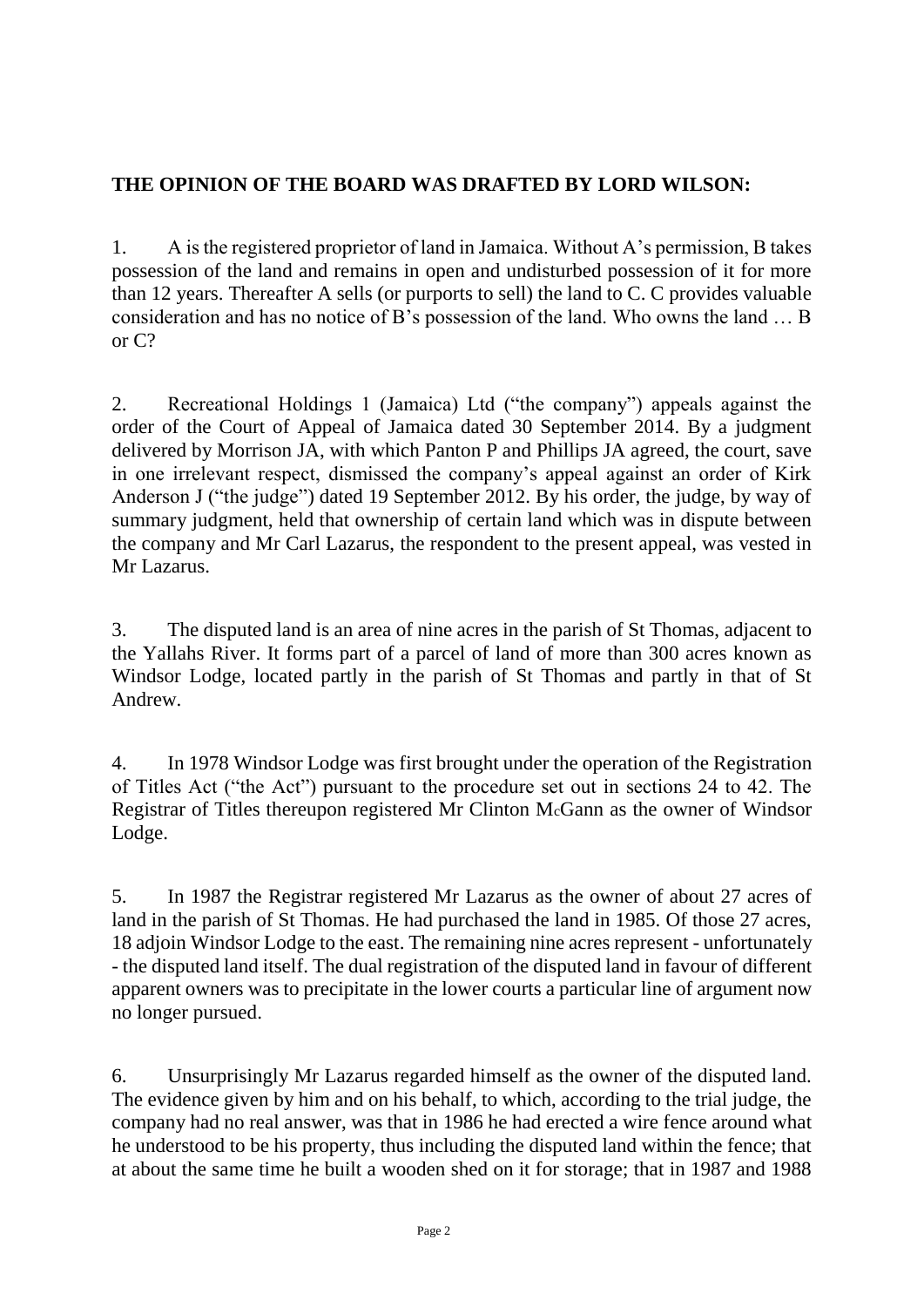he constructed a small concrete house on it, where he stayed at weekends; and that from 1985 onwards he had been planting trees on it, including coconut, guava, avocado, naseberry, papaya and banana, and harvesting the fruit.

7. In 1999 it came to the attention of Mr Lazarus and apparently also of Mr McGann that the disputed land was registered as belonging to each of them. In a letter to the Registrar dated 22 October 1999, attorneys instructed by Mr Lazarus claimed that the inclusion of the disputed land within Mr McGann's title to Windsor Lodge had been in error. But it is unclear what action, if any, the Registrar took in response to the letter; and neither of the registered owners took any further step to resolve the contradiction. The evidence of Mr Lazarus was that, following the date of the letter, his open, undisturbed, exclusive and intentional possession of the disputed land, which had begun (so it will be safe to assume) in 1986, continued for a further 12 years, ie until 2011.

8. In February 2011 Mr McGann sold, or purported to sell, to the company all the land comprised in the title to Windsor Lodge at a price of Jamaican \$33.4m. In April 2011 the company was registered as the new proprietor of Windsor Lodge. In July 2011 it erected a fence around the disputed land; and within weeks proceedings to resolve the dispute about ownership of the land were issued, first by the company and then also by Mr Lazarus. The company relied on its certificate of title to the land. Mr Lazarus relied on his adverse possession of it since 1986, and the legal effect allegedly ascribed to it by the conjunction of sections 3 and 30 of the Limitation of Actions Act ("the Limitation Act"). Section 3 provides:

> "No person shall make an entry [on to land], or bring an action … to recover any land … but within 12 years next after the time at which the right to make such entry, or to bring such action …, shall have first accrued …"

Section 30 provides:

"At the determination of the period limited by [section 3] to any person for making an entry, or bringing any action …, the right and title of such person to the land … for the recovery whereof such entry, action … might have been made or brought within such period, shall be extinguished."

9. The judge held, without objection on the part of Mr Lazarus, that, of the two registered titles to the disputed land, the effective registration was that in favour of the company. Section 70 of the Act, to which the Board will return in para 16 below, provides that: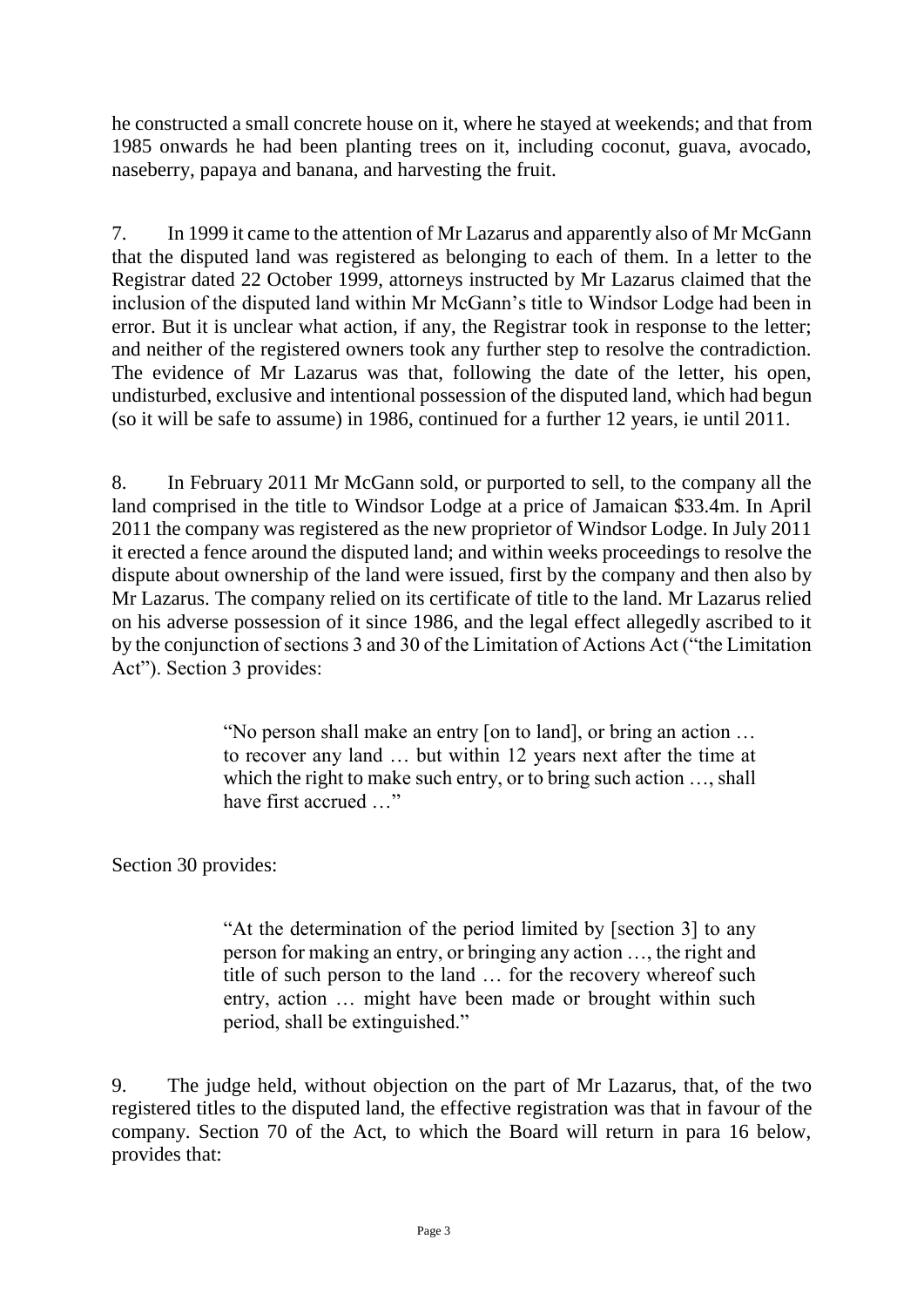"… the proprietor of … any estate or interest in land under the operation of this Act shall, except in case of fraud, hold the same as the same may be described or identified in the certificate of title, subject to … [recorded] incumbrances … but absolutely free from all other incumbrances whatsoever, except the estate or interest of a proprietor claiming the same land under a prior registered certificate of title, and except …"

Mr Lazarus' certificate of title had not been registered prior to registration of the certificate of Mr McGann. So the latter prevailed.

10. Nevertheless, in contending that it had a real prospect of successfully defending his claim to ownership of the disputed land by adverse possession, the company sought to rely on Mr Lazarus' certificate of title. Its main argument before the judge, which remained its first ground of appeal to the Court of Appeal, was that Mr Lazarus' possession could not be adverse if it arose under cover of a registered title. The company relied, for example, on the observation of Lord Millett in a judgment delivered on behalf of the Board in *Ramnarace v Lutchman*, [2001] 1 WLR 1651, at para 10 that "[p]ossession is not normally adverse if it is enjoyed by a lawful title or with the consent of the true owner". But the difficulty for the company's argument was, as the judge and the Court of Appeal both held, that Mr Lazarus' registered title, far from being lawful, was entirely ineffective.

11. Before the Court of Appeal, however, the company added a second ground of appeal; and this is the ground which, although rejected by that court, it pursues before the Board. The ground is that, by reason of the Act, the title to the disputed land registered in 2011 in the name of the company, as the *bona fide* purchaser of it for value, could not be displaced by any period of adverse possession, such as that of Mr Lazarus, which had begun prior to the registration in 2011.

12. The company's reliance upon this ground faces an initial difficulty. It is in conflict with the opinion of the Board on an appeal from the Court of Appeal of Jamaica in *Chisholm v Hall* [1959] AC 719.

13. In the *Chisholm* case the parties owned adjoining properties at 105 and 103 King Street in Kingston. In 1902 a fence was erected to mark the boundary between them. Unfortunately it was erected in the wrong place. It purported to enclose within the property at 105 King Street a strip of land about seven feet wide which was then part of the property at 103 King Street ("the disputed strip"). In 1928 the then owner of 105 King Street sold it to D. On 12 March 1928, in anticipation of the sale, the vendor brought 105 King Street under the operation of the Act by registering herself as its proprietor and on 16 April 1928 D was registered as its proprietor instead. From 1928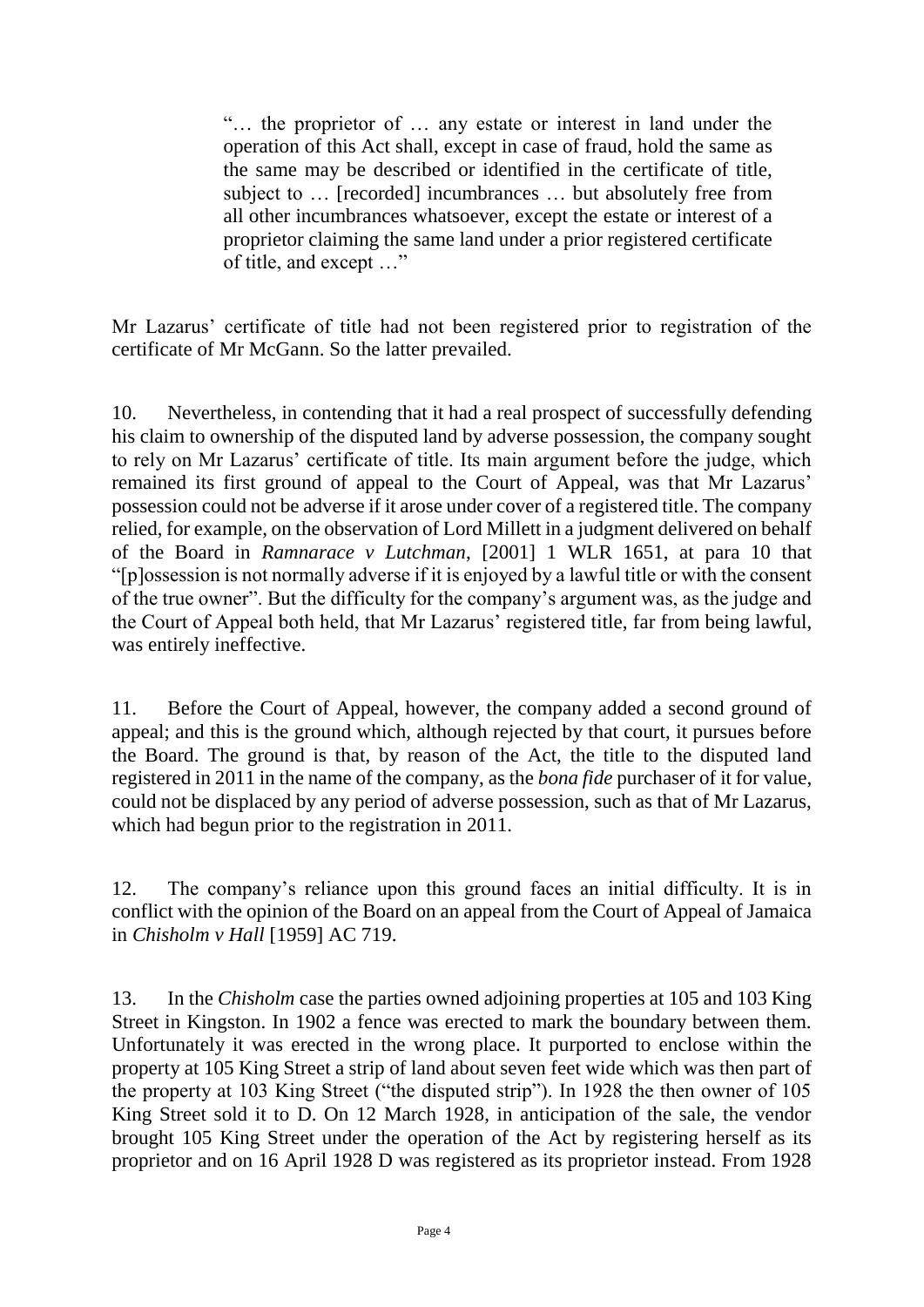onwards, because of the misalignment of the fence, D was in continuous, open, adverse possession of the disputed strip. The adjoining property, namely 103 King Street, had come under the operation of the Act in 1901; and in 1919, following the death of the registered owner, the Administrator General, as administrator of his estate, was registered as its proprietor instead. In 1941 the Administrator General came to sell 103 King Street but he discovered that he had lost the certificate issued in 1919. So on 16 October 1941 he obtained a replacement certificate and this enabled him to sell the property to P, whose title was registered a fortnight later (30 October 1941). P was a *bona fide* purchaser of it for value.

14. In the *Chisholm* case it was in 1951 that P brought his claim against D to be entitled to the disputed strip. One of D's defences, being the defence which prevailed before the Board, was that he had been in adverse possession of it for 12 years prior to 1951 and so had then become its owner under sections 3 and 30 of the Limitation Act. Clearly he could not establish 12 years from the date in 1941 when the replacement certificate was issued to the Administrator General nor indeed from the date a fortnight later when P became its registered proprietor. The opinion of the Board, however, was that D was entitled to rely, even as against P, on his adverse possession of it ever since 1928.

15. Now it is true that in the *Chisholm* case the optimistic submission of P before the Board was that the period of D's adverse possession had ended - and so had needed to start to run again – on 16 October 1941, when the replacement certificate was issued to the Administrator General, rather than that it had ended on 30 October 1941, when P's title was registered. But nothing turned on the gap of a fortnight. The Board was well aware that, in upholding D's appeal, it was holding that a *bona fide* purchaser for value of land, such as P, took it subject to unregistered rights acquired by adverse possession, which had accrued (or presumably were in the course of accruing) prior to registration of the purchaser's title.

16. On what basis did the Board in the *Chisholm* case reach its conclusion? At p 734 it described two sections of the Act as being critical to the resolution of that case, namely the sections now numbered 68 (then 67) and 70 (then 69). Section 68 provides:

> "… every certificate of title issued under any of the provisions herein contained shall be received in all courts as evidence of the particulars therein set forth … and shall, subject to the subsequent operation of any statute of limitations, be conclusive evidence that the person named in such certificate as the proprietor of or having any estate or interest in … the land therein described is seised or possessed of such estate or interest …"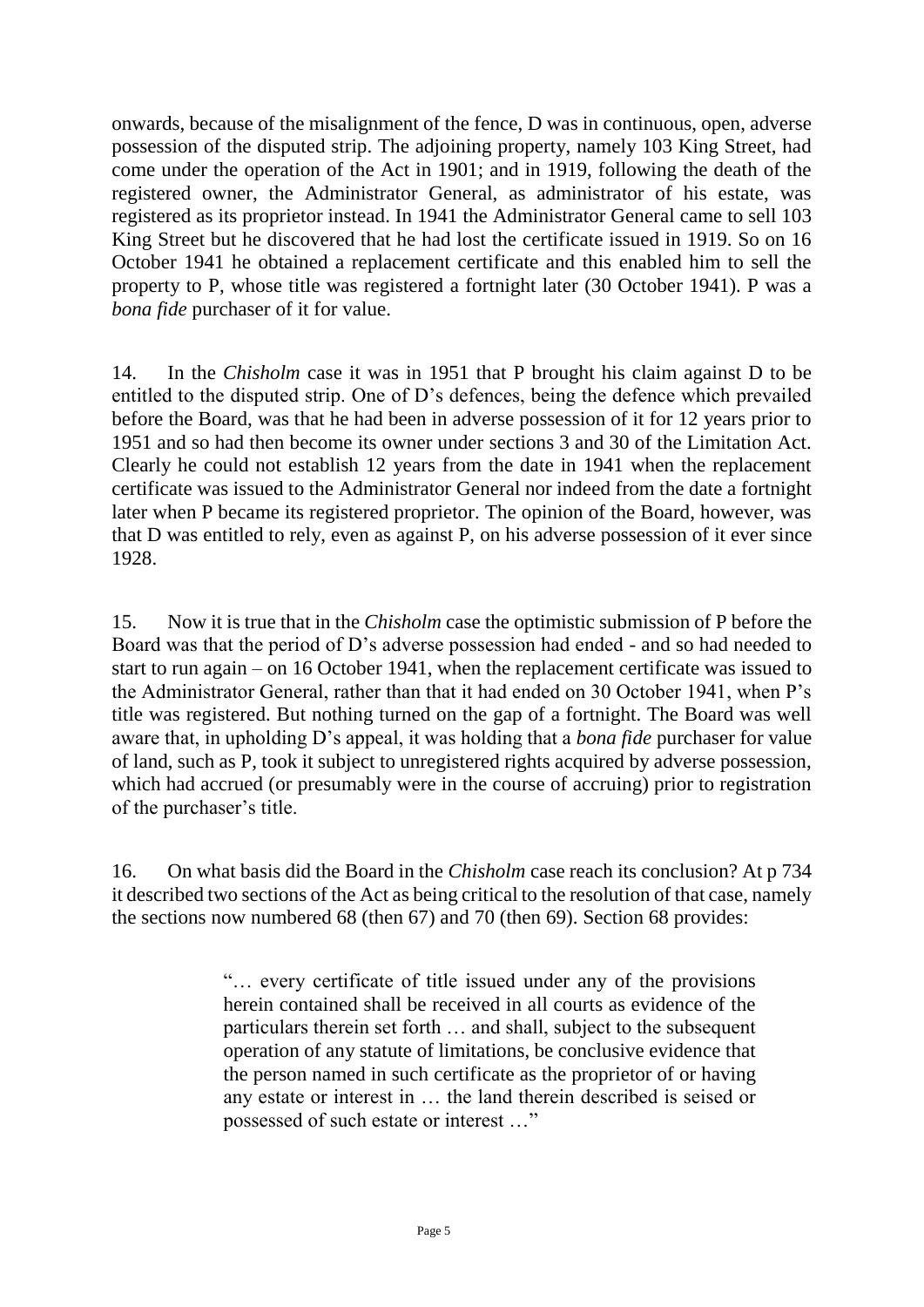The main part of section 70 has largely been set out in para 9 above. It provides that, apart from incumbrances recorded on the certificate of title and subject to cases of fraud and to two further specified exceptions, the registered proprietor holds the land "absolutely free from all other incumbrances whatsoever". But then follows a proviso which reads:

> "Provided always that the land which shall be included in any certificate of title … shall be deemed to be subject to … any rights acquired over such land since the same was brought under the operation of this Act under any statute of limitations, and to any public rights of way … and to any unpaid rates…and also to the interests of any tenant of the land for a term not exceeding three years, notwithstanding the same respectively may not be specially notified as incumbrances in such certificate …"

17. It was a central plank of P's submission to the Board in the *Chisholm* case (upon which the company constructs a similar argument in the present appeal) that the word "subsequent" in section 68 meant "subsequent to the issue of the certificate", with the suggested result that, because the period of adverse possession since 1941 had been less than 12 years, the section rendered his certificate conclusive evidence of his ownership of the disputed strip. The Board accepted at p 736 that, had it stood alone, section 68 might have been so construed; but it explained at pp 737-739 that, in the light of the express reference in the proviso to section 70 to rights under any statute of limitations "acquired over such land since the same was brought under the operation of this Act", the word "subsequent" in section 68 also meant "subsequent to the first registration". The Board continued at p 739:

> "The scheme of section 70 is reasonably plain. The registration of the first proprietor is made to destroy any rights previously acquired against him by limitation, in reliance, no doubt, on the provisions as to the investigation of the title to the property and as to notices and advertisements, which are considered a sufficient protection to anyone claiming any rights of that description. But from and after the first registration the first proprietor and his successors are exposed to the risk of losing the land or any part of it under any relevant statute of limitations to some other person whose rights when acquired rank as if they were registered incumbrances noted in the certificate, and accordingly are not only binding upon the proprietor against whom they are originally acquired but are not displaced by any subsequent transfer or transmission"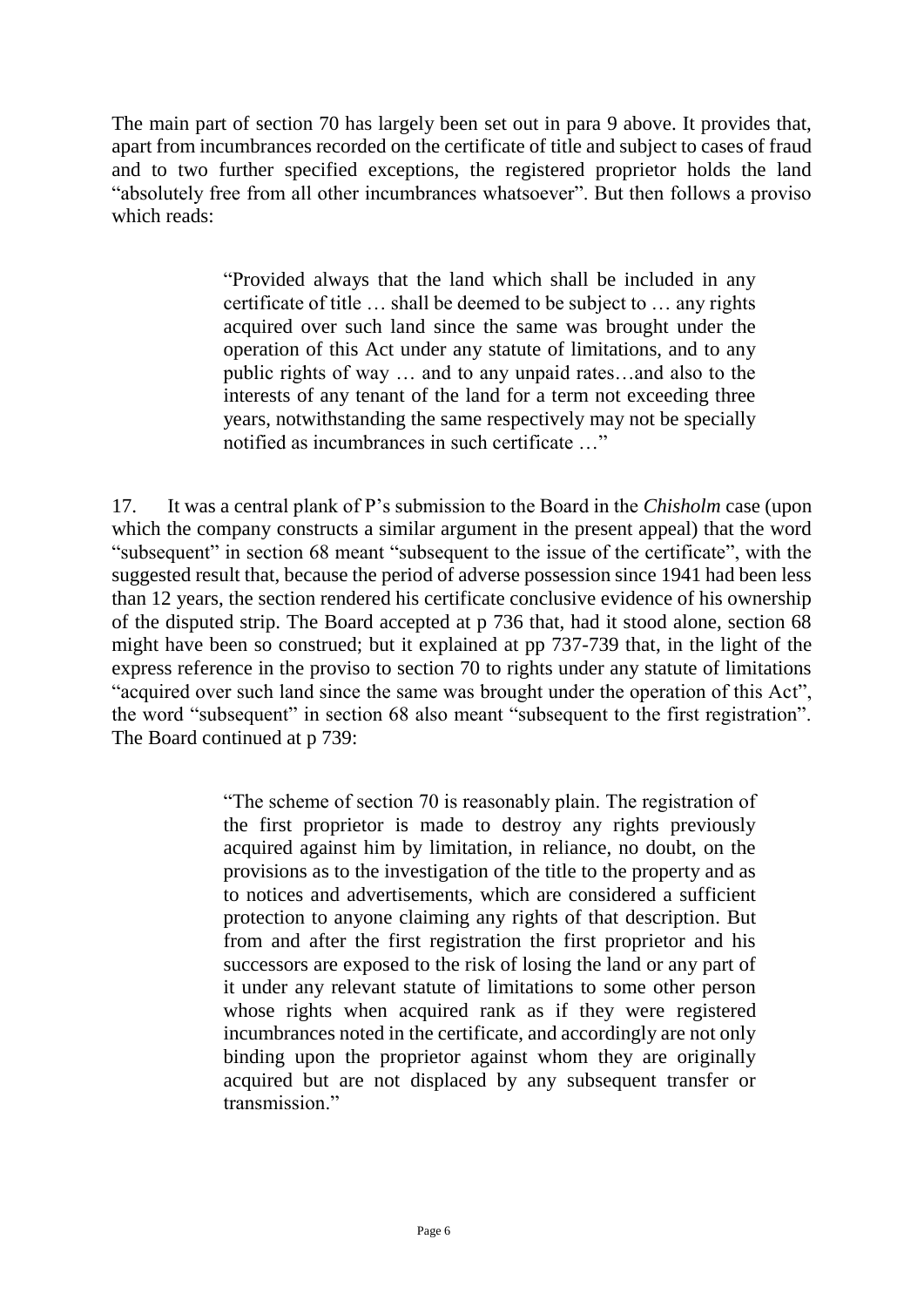18. In the *Chisholm* case the Board proceeded at p 742 to overrule a decision of the Supreme Court of Jamaica in 1931 in *Goodison v Williams*, Clark's Reports 1917-1932, 349. In the *Goodison* case, the facts of which are indistinguishable from those in the present case, the Supreme Court had, by a majority, upheld the registered title of the *bona fide* purchaser for value as against the unregistered rights of an adverse possessor which had accrued against the purchaser's vendor.

19. Mr Knox QC on behalf of the company seeks to persuade the Board to depart from its decision in the *Chisholm* case; and the Board knows of few advocates who could have presented the company's case more attractively. His general contentions are that, in focussing primarily on sections 68 and 70 of the Act, the Board in the *Chisholm*  case surveyed the Act too narrowly; that, in the words of the preamble to the first version of the Act passed in 1888, its purpose was "to give certainty to the Title to Estates in Land, and to facilitate the proof thereof, and also to render dealings with Land more simple and less expensive"; that a central feature of the Torrens system of land registration adopted in the Act was to relieve the prospective *bona fide* purchaser for value of land from any need to examine the vendor's title otherwise than by reference to the certificate issued to him; that it had been open to Mr Lazarus from 1998 onwards to have lodged a caveat with the Registrar under section 139 of the Act, whereupon under section 140 Mr McGann could have initiated proceedings before a judge of the Supreme Court to determine the validity of Mr Lazarus' claim to title by adverse possession; that alternatively Mr Lazarus could then have applied to the Registrar under section 85 of the Act to be registered as the proprietor of the disputed land in fee simple, whereupon under section 86(2) Mr McGann could have initiated analogous proceedings; that, in that he had not pursued the issue raised by his attorneys in their letter to the Registrar dated 22 October 1999, Mr Lazarus was the author of his own misfortune; and that the construction of the Act favoured by the Board in the *Chisholm*  case placed a *bona fide* purchaser of land for value in an impossible position in that an adverse possessor of land for 12 years would continue to hold the rights thereby obtained even if thereafter he were to cease to be in actual occupation of the land and so were to be effectively undiscoverable by that purchaser.

20. But Mr Knox has three particular contentions, each relative to a section of the Act.

21. **First, section 161.** On the face of it the section exhaustively identifies six different situations in which entitlement to land may successfully be asserted against its registered proprietor. None of those situations, says the company, applies to an action by an adverse possessor such as Mr Lazarus to assert entitlement to land against a *bona fide* purchaser of it for value such as itself. As will be seen, the section refers to an action for the "recovery" of land. But, even if (as to which the judge made no finding) Mr Lazarus remained in actual occupation of the disputed land at the time of the issue of his proceedings, the company is right to describe them as an action for "recovery" of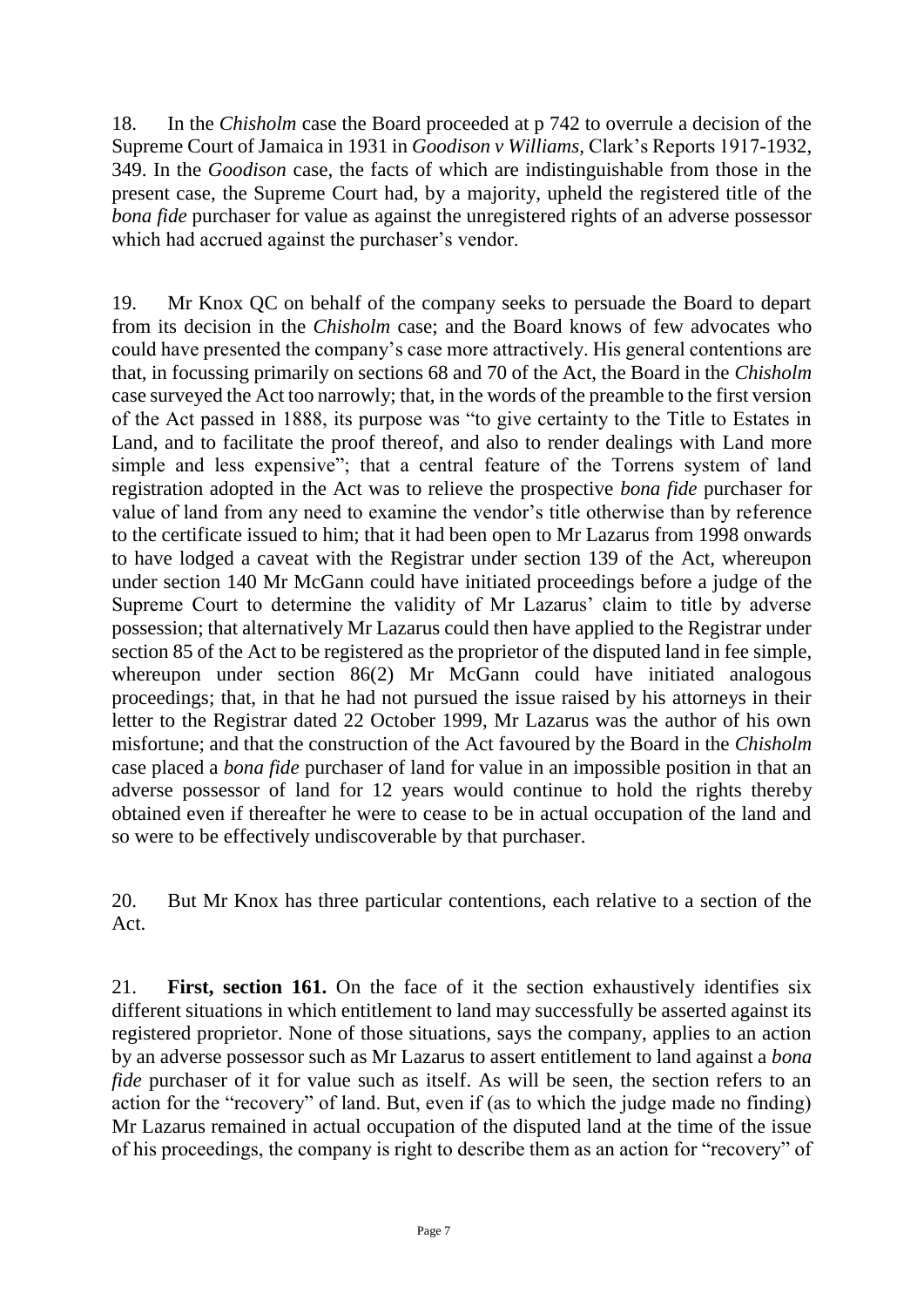it because in this context to "recover" is widely defined to mean to "obtain any land by judgment of the Court": *Williams v Thomas* [1909] 1 Ch 713 at 730, Buckley LJ.

#### 22. Section 161 provides:

"No action of ejectment or other action … for the recovery of any land shall lie ... against the person registered as proprietor thereof under the provisions of this Act except in any of the following cases, that is to say -

> (a) the case of a mortgagee as against a mortgagor in default;

> (b) the case of an annuitant as against a grantor in default;

(c) the case of a lessor as against a lessee in default;

(d) the case of a person deprived of any land by fraud as against the person registered as proprietor of such land through fraud, or as against a person deriving otherwise than as a transferee *bona fide* for value from or through a person so registered through fraud;

(e) the case of a person deprived of or claiming any land included in any certificate of title of other land by misdescription of such other land, or of its boundaries, as against the registered proprietor of such other land not being a transferee thereof *bona fide* for value;

(f) the case of a registered proprietor with an absolute title claiming under a certificate of title prior in date of registration under the provisions of this Act, in any case in which two or more certificates of title … may be registered … in respect of the same land,

and in any other case … the production of the certificate of title … shall be held … to be an absolute bar … to any such action against the person named in such document as the proprietor … of the land … any rule of law or equity to the contrary notwithstanding."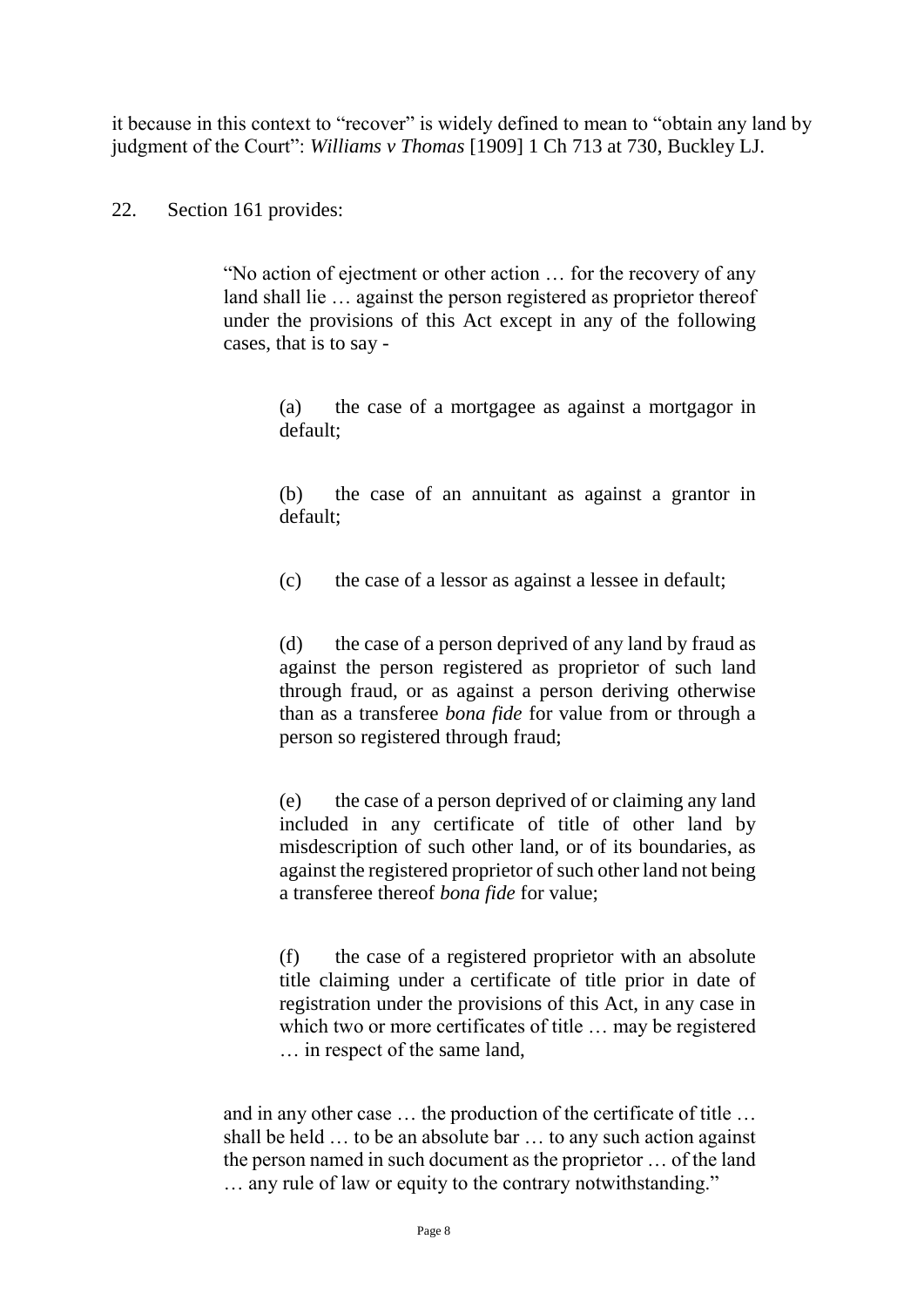23. The company correctly draws a parallel between sections 161 and 70 of the Act. In para 16 above the Board noted that, under the main part of section 70, the indefeasibility of the rights to the land of the registered proprietor was subject to recorded incumbrances, to cases of fraud and to two other specified exceptions. Section 3 of the Act defines the word "incumbrance" widely enough to include not only mortgages and annuities charged on the land but also leases and so the reference in section 70 to recorded incumbrances is reflected in cases (a), (b) and (c) in section 161. The reference in section 70 to the case of fraud is reflected in case (d). The first of the two further exceptions in section 70 is the case, like the present, of land included in two certificates and the vulnerability of the holder of the later certificate to dispossession; this is reflected in case (f). The second further exception in section 70 is a claim to ownership of land wrongly described in another person's certificate; and this is reflected in case (e).

24. The submission of the company is that the six cases specified in section 161 of the Act exhaustively describe the claims which can be made to recover land from its registered proprietor. Section 161 is, so it submits, the pivot around which, and therefore necessarily consonant with which, the other provisions of the Act (in particular the proviso to section 70) turn. It cites the Opinion of the Board in *Pottinger v Raffone*  [2007] UKPC 22, on appeal from the Court of Appeal of Jamaica, in which Lord Rodger of Earlsferry on its behalf said:

> "20. The main aim of this system of registration of title is to ensure that, once a person is registered as proprietor of the land in question, his title is secure and indefeasible except in certain limited circumstances which are identified in the legislation. This is achieved by section 161 …"

25. But it is important to note the facts in the *Pottinger* case. Mr Pottinger had indeed been an adverse possessor of land for 12 years but he had then successfully applied under section 85 of the Act to be registered as its proprietor. Ms Raffone, who had entered into a contract for the purchase of the land from the previous registered proprietor, challenged Mr Pottinger's entitlement to the land. She contended - in the event unsuccessfully - that he had obtained his registration by fraud. So her case fell squarely within section 161(d). The Board was not required to consider where, if at all, the claim of an unregistered adverse possessor against the registered proprietor fits into section 161 and so it made no mention of the proviso to section 70.

26. The company argues that the claim of an unregistered adverse possessor fits into section 161(e) of the Act. Its argument is that when, in 1998, Mr Lazarus achieved 12 years of adverse possession of the land, there arose in Mr McGann's certificate of title a "misdescription": for his title to the land had been extinguished under section 30 of the Limitation Act and yet his certificate continued to include it. Thus (so its argument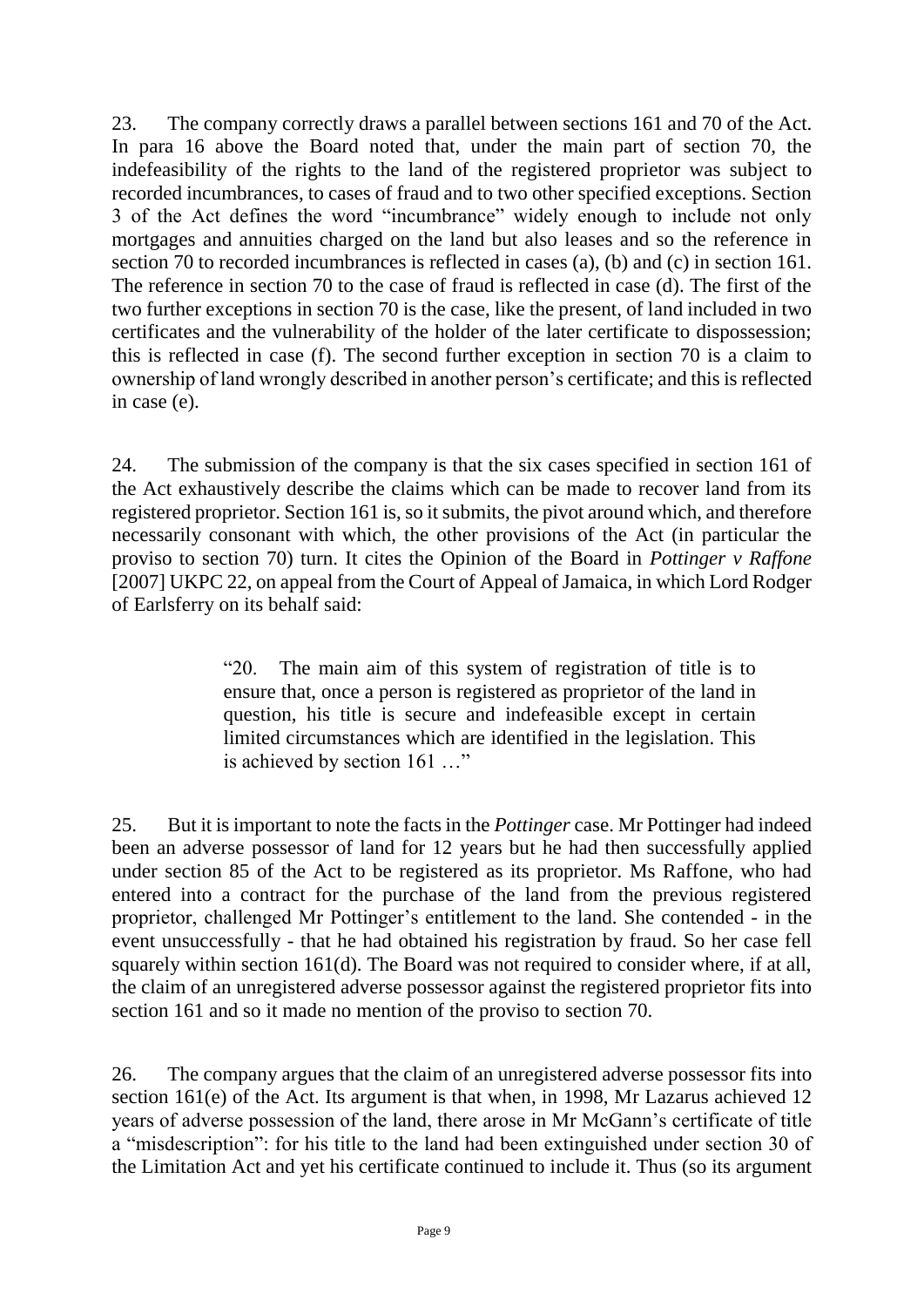continues) section 161(e) would have given Mr Lazarus from 1998 onwards the ability to assert his rights against Mr McGann or, for that matter, against a transferee of Mr McGann who had not given value. But (so its argument concludes) section 161(e) is explicit: no such claim lies against "a transferee thereof *bona fide* for value" … such as itself.

27. In its Opinion in the *Chisholm* case the Board did not mention the section now numbered 161. It follows that it expressed no view on the argument now constructed upon section 161(e). But in the view of the present panel the argument is too far-fetched: an accurate description does not become a "misdescription" as the years pass, as rights fall and as others arise. Misdescription involves error at the time of description. If the analogous reference in the main part of section 70 to the inclusion of land in a certificate by "wrong description" had been apt to describe the basis of an adverse possessor's claim against a registered proprietor, Parliament would have had no need to cater for his claim in the proviso.

28. The fact is that, contrary to appearances, section 161 does not provide exhaustively for all the claims for the recovery of land which can be made against its registered proprietor. It provides for all the claims identified in the main part of section 70 but not for any of the claims identified in the proviso (set out, so far as relevant, in para 16 above). Take (as Lord Neuberger suggested in the course of the argument) the tenant for a term of three years or less. If wrongly dispossessed by the registered proprietor, the proviso entitles him to recover possession. Yet he does not fall within any of the six cases specified in section 161.

29. The Real Property Act in force in Trinidad and Tobago has many similarities with the Act. In particular section 143 of the Real Property Act, although compressing the six cases into four, is, for all relevant purposes, identical to section 161 of the Act; and, in particular, section 143(c) specifies the case of misdescription in terms effectively identical to those of section 161(e). In *Republic Bank Ltd v Seepersad,* S268 of 2014, the Court of Appeal of Trinidad and Tobago, by judgments delivered as recently as 27 April 2015, held that, were the respondent able to establish his claim of adverse possession of land since 1965, his as yet unregistered rights would prevail over the registered rights of bona fide purchasers for value of the land in 2011 and over those of their mortgagee. In giving the only substantive judgment Mendonça JA observed at paras 45 and 46 that none of the four cases identified in section 143 of the Real Property Act included the claim of an adverse possessor and that it was wrong to read section 143 in isolation from the other provisions of the Act. The Board respectfully agrees.

## 30. **Second, section 71.** This provides: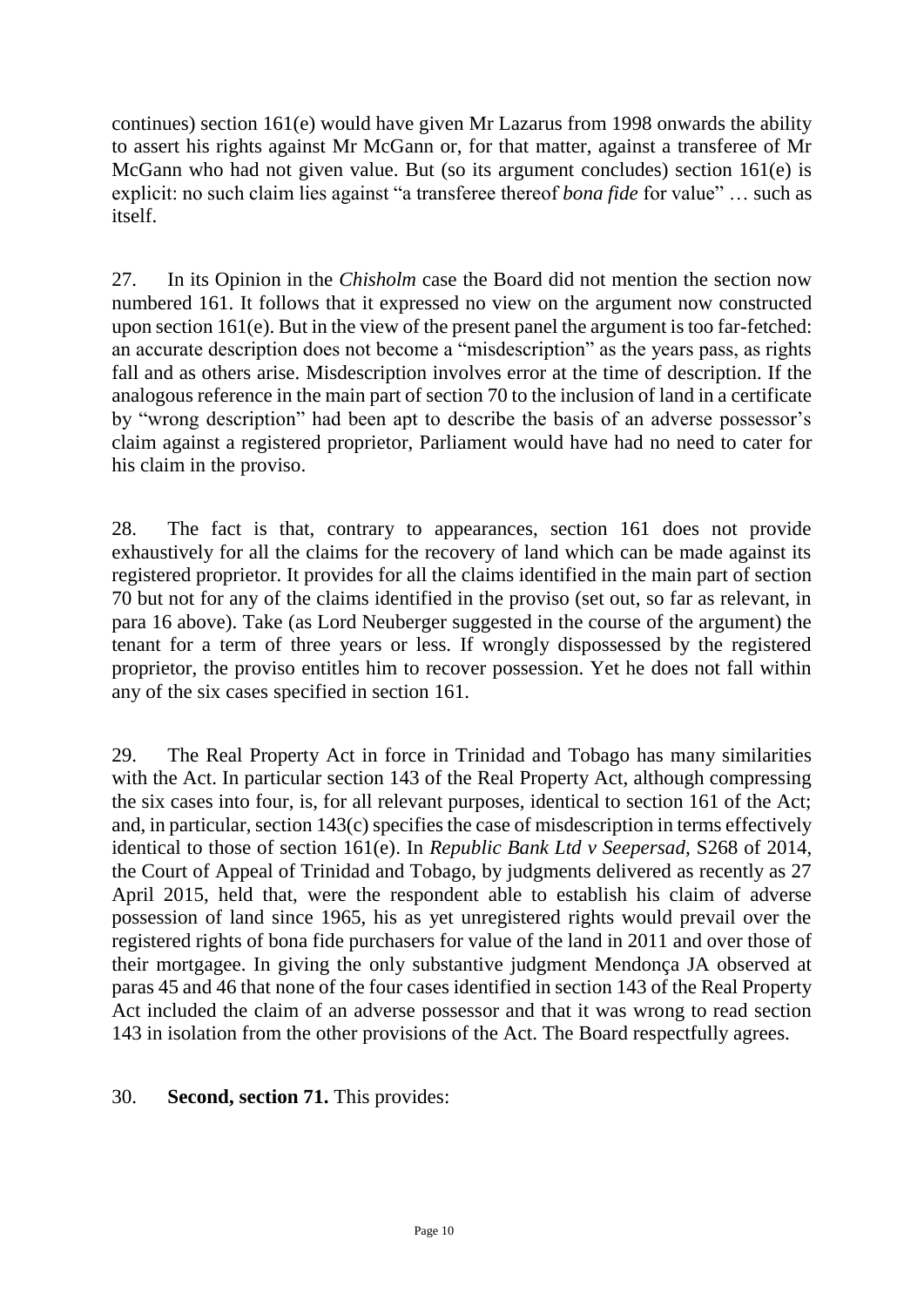"Except in the case of fraud, no person … taking … a transfer … from the proprietor of any registered land … shall be affected by notice, actual or constructive, of any trust or unregistered interest, any rule of law or equity to the contrary notwithstanding …"

The company argues that, at the time of its purchase of the land in 2011, Mr McGann, having in 1998 suffered the extinction of his right and title to it under section 30 of the Limitation Act, nevertheless remained its registered proprietor and so must be regarded as a bare trustee holding it from then onwards on trust for Mr Lazarus as its beneficial owner; and that the effect of section 71 is that, even if, at the time of its purchase, it had notice of the rights of Mr Lazarus under the trust (which it did not), the company would not have been affected by them.

31. It would be extraordinary if the effect of a proviso to section 70 of the Act which expressly preserved unregistered rights under any statute of limitations was to be negatived by reference to a trust in the section which immediately follows it. But it is clear that in Jamaica the relationship of Mr McGann and Mr Lazarus after 1998 was not one of legal owner and equitable owner. In *In re Atkinson and Horsell's Contract* [1912] 2 Ch 1 Cozens-Hardy MR described at p 9 the effect of the statutory provision in England equivalent to section 30 of the Limitation Act as being that "the person who has been in possession for more than the statutory period [gets] an absolute legal estate in the fee". Indeed the fact that the land has been brought under the operation of the Act makes no difference. In an illuminating article entitled *"The Land Registration System and Possessory Titles - A Jamaican Perspective",* (1998) WILJ 72, Dr Barnett explains:

> "13. On the effluxion of the statutory periods, the Limitation Act expressly extinguishes the title of the owner who has been out of possession and implicitly confers a good and legal title on the adverse possessor. Since he can no longer be ejected by the former owner whether he was registered or not or by any third party he acquires a right *in rem*."

Under section 75(1) of the Land Registration Act 1925 which was introduced in England and Wales (and is now repealed), the registered proprietor was indeed to be deemed to hold the land in trust for the adverse possessor. But this new concept was "wholly inconsistent with the conceptions of the Limitation Acts as previously understood" (*Fairweather v St Marylebone Property Co Ltd* [1963] AC 510, 542, Lord Radcliffe). Nothing equivalent to section 75(1) has ever been introduced in Jamaica.

#### 32. **Third, section 163.** This provides: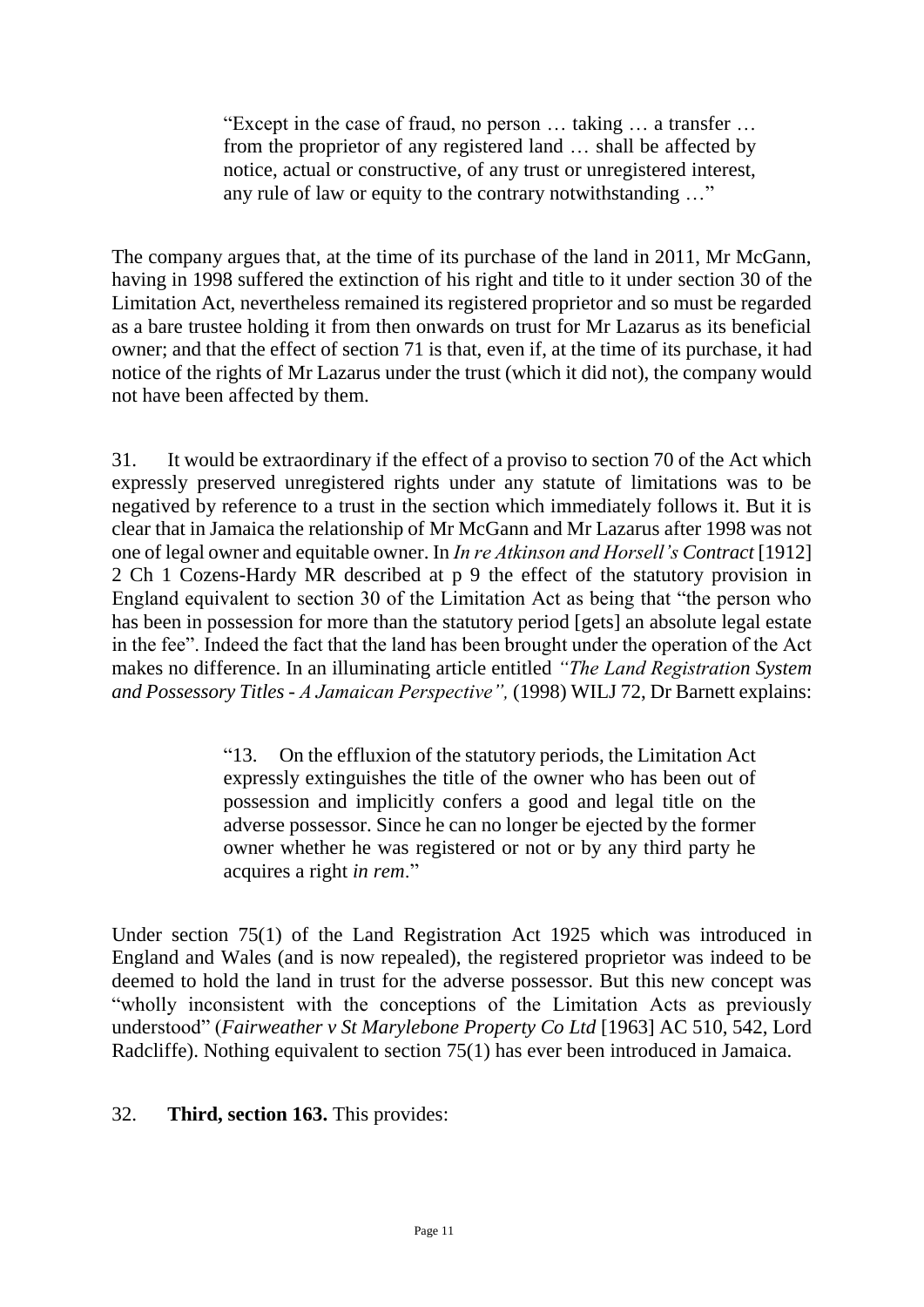"Nothing in this Act contained shall be so interpreted as to leave subject to an action for the recovery of the land ... any purchaser *bona fide* for valuable consideration of land under the operation of this Act, on the ground that the proprietor through … whom he claims may have been registered as proprietor through fraud or error…and this whether such fraud or error shall consist in wrong description of the boundaries or of the parcels of any land, or otherwise howsoever."

The company argues that loyalty to the purpose behind the Act, namely to give nearly paramount effect to a registration, demands that a broad construction be given to section 163; that the words "or otherwise howsoever" show that there is no limit to the type of error which it addresses; that indeed there came a time, namely in 1998, when Mr McGann became registered as proprietor through error; and that therefore the section precludes Mr Lazarus from recovering the land from the company, as a purchaser *bona fide* for valuable consideration, on the grounds of his adverse possession and, in consequence, of Mr McGann's erroneous registration.

33. The Board regards it as impossible to accept that Mr McGann was registered as proprietor of the land through error. The company's argument about the meaning of "error" in section 163 fails in effect for the same reasons as have precipitated the failure of its argument about the meaning of "misdescription" in section 161(e); indeed it is noteworthy that the first example of error given in section 163 is "wrong description". The Board is not prepared to shoe-horn the facts of the present case into section 163 when the result would be to negative the clear words of the proviso to section 70.

34. So the Board rejects each of the company's contentions. It concludes as follows:

(a) the Board's Opinion in the *Chisholm* case was correct;

(b) the proviso to section 70 of the Act explicitly subordinates the title of the registered proprietor to such unregistered rights under the Limitation Act as have begun to accrue since the first registration under the Act; and no exception is made, as it is elsewhere in the Act, for the registered proprietor who can claim to have been a *bona fide* purchaser for value;

(c) section 68 of the Act does not (to borrow the word from Mr Knox) trump the proviso to section 70 because, as was held in the *Chisholm* case, the word "subsequent" in section 68 means "subsequent to the first registration", with the result that section 68 is complementary to the proviso;